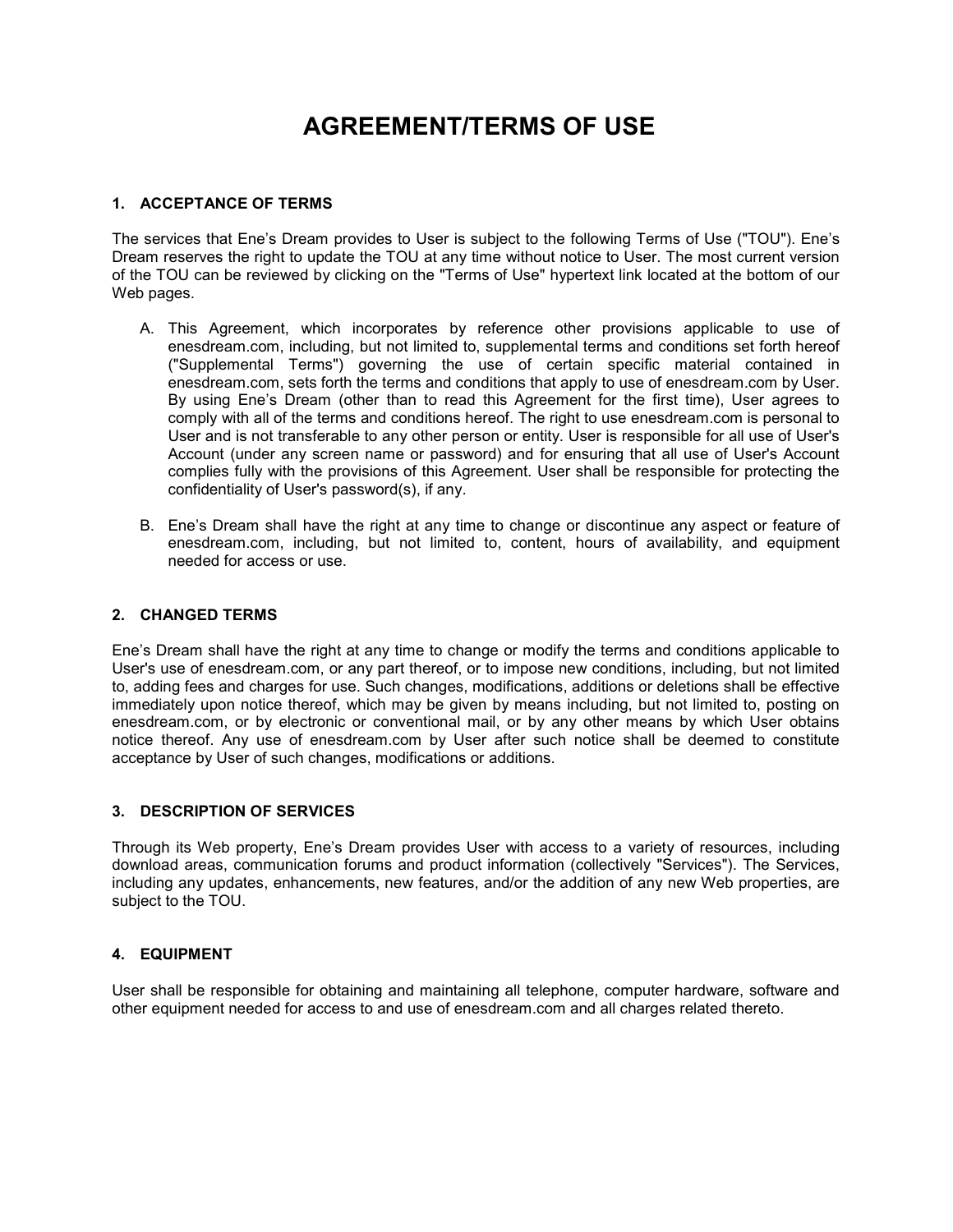## 5. USER CONDUCT

- A. User shall use enesdream.com for lawful purposes only. User shall not post or transmit through enesdream.com any material which violates or infringes in any way upon the rights of others, which is unlawful, threatening, abusive, defamatory, invasive of privacy or publicity rights, vulgar, obscene, profane or otherwise objectionable, which encourages conduct that would constitute a criminal offense, give rise to civil liability or otherwise violate any law, or which, without Ene's Dream 's express prior approval, contains advertising or any solicitation with respect to products or services. Any conduct by a User that in Ene's Dream 's discretion restricts or inhibits any other User from using or enjoying enesdream.com will not be permitted. User shall not use enesdream.com to advertise or perform any commercial solicitation, including, but not limited to, the solicitation of users to become subscribers of other on-line information services competitive with Ene's Dream.
- B. enesdream.com contains copyrighted material, trademarks and other proprietary information, including, but not limited to, text, software, photos, video, graphics, music and sound, and the entire contents of enesdream.com are copyrighted as a collective work under the Canada copyright laws. Ene's Dream owns a copyright in the selection, coordination, arrangement and enhancement of such content, as well as in the content original to it. User may not modify, publish, transmit, participate in the transfer or sale, create derivative works, or in any way exploit, any of the content, in whole or in part. User may download copyrighted material for User's personal use only. Except as otherwise expressly permitted under copyright law, no copying, redistribution, retransmission, publication or commercial exploitation of downloaded material will be permitted without the express permission of Ene's Dream and the copyright owner. In the event of any permitted copying, redistribution or publication of copyrighted material, no changes in or deletion of author attribution, trademark legend or copyright notice shall be made. User acknowledges that it does not acquire any ownership rights by downloading copyrighted material.
- C. User shall not upload, post or otherwise make available on enesdream.com any material protected by copyright, trademark or other proprietary right without the express permission of the owner of the copyright, trademark or other proprietary right and the burden of determining that any material is not protected by copyright rests with User. User shall be solely liable for any damage resulting from any infringement of copyrights, proprietary rights, or any other harm resulting from such a submission. By submitting material to any public area of enesdream.com, User automatically grants, or warrants that the owner of such material has expressly granted Ene's Dream the royalty-free, perpetual, irrevocable, non-exclusive right and license to use, reproduce, modify, adapt, publish, translate and distribute such material (in whole or in part) worldwide and/or to incorporate it in other works in any form, media or technology now known or hereafter developed for the full term of any copyright that may exist in such material. User also permits any other User to access, view, store or reproduce the material for that User's personal use. User hereby grants Ene's Dream the right to edit, copy, publish and distribute any material made available on enesdream.com by User.
- D. The foregoing provisions of Section 5 are for the benefit of Ene's Dream, its subsidiaries, affiliates and its third party content providers and licensors and each shall have the right to assert and enforce such provisions directly or on its own behalf.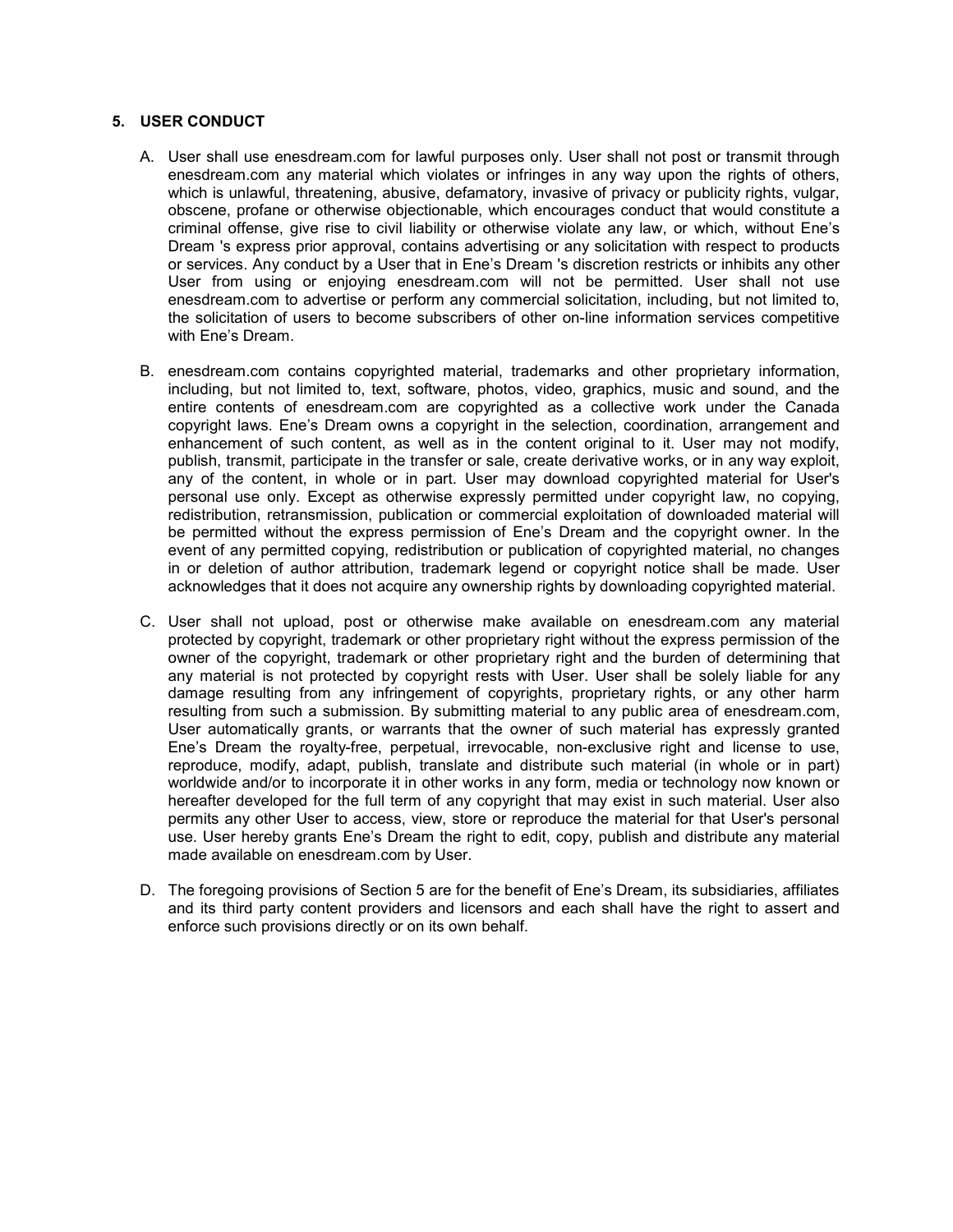## 6. USE OF SERVICES

The Services may contain email services, bulletin board services, chat areas, news groups, forums, communities, personal web pages, calendars, photo albums, file cabinets and/or other message or communication facilities designed to enable User to communicate with others (each a "Communication Service" and collectively "Communication Services"). User agrees to use the Communication Services only to post, send and receive messages and material that are proper and, when applicable, related to the particular Communication Service. By way of example, and not as a limitation, User agrees that when using the Communication Services, User will not:

- Use the Communication Services in connection with surveys, contests, pyramid schemes, chain letters, junk email, spamming or any duplicative or unsolicited messages (commercial or otherwise).
- Defame, abuse, harass, stalk, threaten or otherwise violate the legal rights (such as rights of privacy and publicity) of others.
- Publish, post, upload, distribute or disseminate any inappropriate, profane, defamatory, obscene, indecent or unlawful topic, name, material or information.
- Upload, or otherwise make available, files that contain images, photographs, software or other material protected by intellectual property laws, including, by way of example, and not as limitation, copyright or trademark laws (or by rights of privacy or publicity) unless User own or control the rights thereto or have received all necessary consent to do the same.
- Use any material or information, including images or photographs, which are made available through the Services in any manner that infringes any copyright, trademark, patent, trade secret, or other proprietary right of any party.
- Upload files that contain viruses, Trojan horses, worms, time bombs, cancelbots, corrupted files, or any other similar software or programs that may damage the operation of another's computer or property of another.
- Advertise or offer to sell or buy any goods or services for any business purpose, unless such Communication Services specifically allows such messages.
- Download any file posted by another user of a Communication Service that User know, or reasonably should know, cannot be legally reproduced, displayed, performed, and/or distributed in such manner.
- Falsify or delete any copyright management information, such as author attributions, legal or other proper notices or proprietary designations or labels of the origin or source of software or other material contained in a file that is uploaded.
- Restrict or inhibit any other user from using and enjoying the Communication Services.
- Violate any code of conduct or other guidelines which may be applicable for any particular Communication Service.
- Harvest or otherwise collect information about others, including email addresses.
- Violate any applicable laws or regulations.
- Create a false identity for the purpose of misleading others.
- Use, download or otherwise copy, or provide (whether or not for a fee) to a person or entity any directory of users of the Services or other user or usage information or any portion thereof.

Ene's Dream has no obligation to monitor the Communication Services. However, Ene's Dream reserves the right to review materials posted to the Communication Services and to remove any materials in its sole discretion. Ene's Dream reserves the right to terminate User's access to any or all of the Communication Services at any time, without notice, for any reason whatsoever. Ene's Dream reserves the right at all times to disclose any information as it deems necessary to satisfy any applicable law, regulation, legal process or governmental request, or to edit, refuse to post or to remove any information or materials, in whole or in part, in Ene's Dream's sole discretion.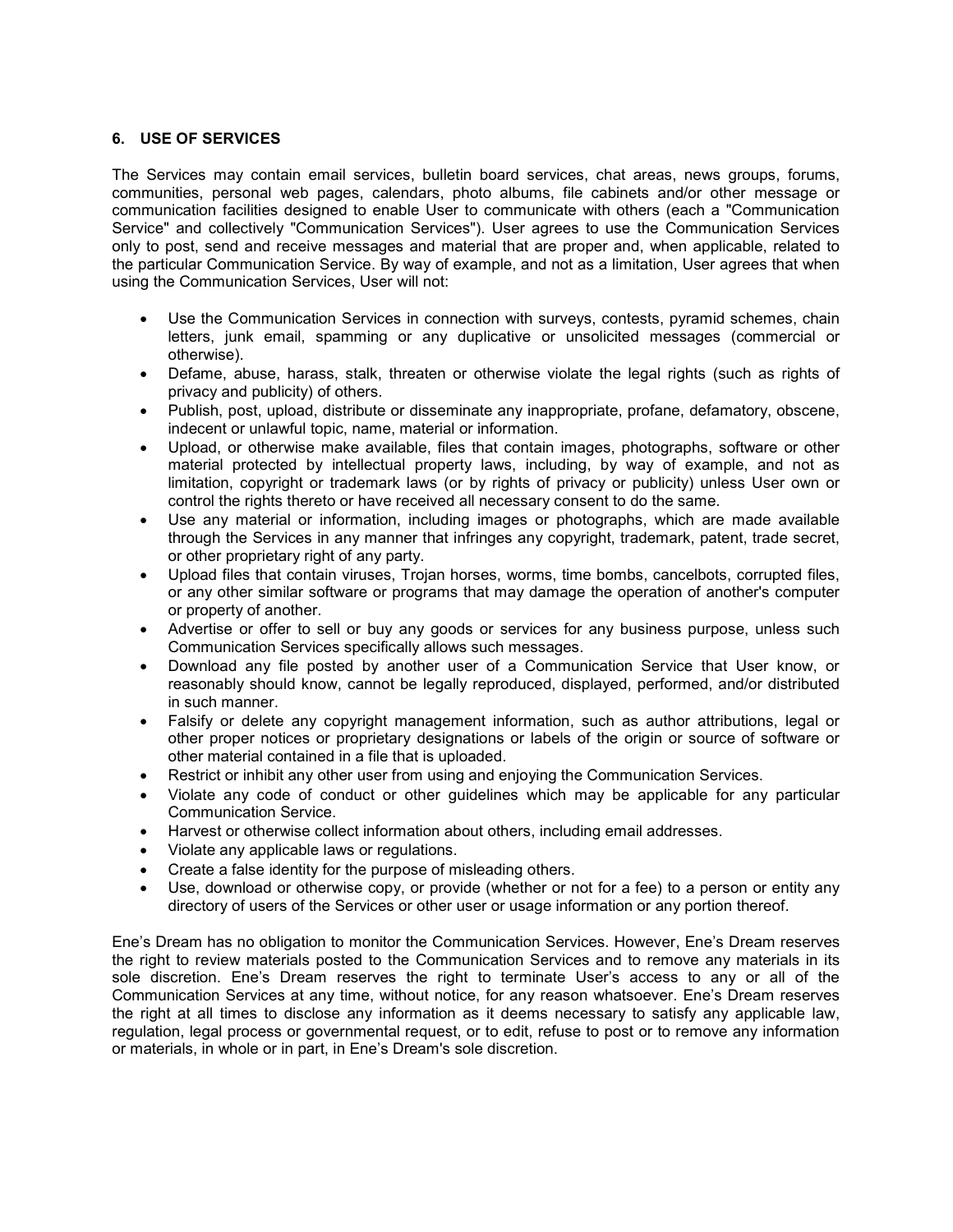Materials uploaded to the Communication Services may be subject to posted limitations on usage, reproduction and/or dissemination; User is responsible for adhering to such limitations if User downloads the materials.

Always use caution when giving out any personally identifiable information in any Communication Services. Ene's Dream does not control or endorse the content, messages or information found in any Communication Services and, therefore, Ene's Dream specifically disclaims any liability with regard to the Communication Services and any actions resulting from User's participation in any Communication Services. Managers and hosts are not authorized Ene's Dream spokespersons, and their views do not necessarily reflect those of Ene's Dream.

## 6. MEMBER ACCOUNT, PASSWORD, AND SECURITY

If any of the Services requires User to open an account, User must complete the registration process by providing Ene's Dream with current, complete and accurate information as prompted by the applicable registration form. User also will choose a password and a user name. User is entirely responsible for maintaining the confidentiality of User's password and account. Furthermore, User is entirely responsible for any and all activities that occur under User's account. User agrees to notify Ene's Dream immediately of any unauthorized use of User's account or any other breach of security. Ene's Dream will not be liable for any loss that User may incur as a result of someone else using User's password or account, either with or without User's knowledge. However, User could be held liable for losses incurred by Ene's Dream or another party due to someone else using User's account or password. User may not use anyone else's account at any time, without the permission of the account holder.

## 7. NOTICE SPECIFIC TO DOCUMENTS AVAILABLE ON THIS YOUR WEBSITE ADDRESS

Permission to use Documents (such as white papers, press releases, datasheets and FAQs) from the Services is granted, provided that (1) the below copyright notice appears in all copies and that both the copyright notice and this permission notice appear, (2) use of such Documents from the Services is for informational and non-commercial or personal use only and will not be copied or posted on any network computer or broadcast in any media, and (3) no modifications of any Documents are made. Accredited educational institutions, such as universities, private/public colleges, and state community colleges, may download and reproduce the Documents for distribution in the classroom. Distribution outside the classroom requires express written permission. Use for any other purpose is expressly prohibited by law, and may result in severe civil and criminal penalties. Violators will be prosecuted to the maximum extent possible.

ENE'S DREAM AND/OR ITS RESPECTIVE SUPPLIERS MAKE NO REPRESENTATIONS ABOUT THE SUITABILITY OF THE INFORMATION CONTAINED IN THE DOCUMENTS AND RELATED GRAPHICS PUBLISHED AS PART OF THE SERVICES FOR ANY PURPOSE. ALL SUCH DOCUMENTS AND RELATED GRAPHICS ARE PROVIDED "AS IS" WITHOUT WARRANTY OF ANY KIND. ENE'S DREAM AND/OR ITS RESPECTIVE SUPPLIERS HEREBY DISCLAIM ALL WARRANTIES AND CONDITIONS WITH REGARD TO THIS INFORMATION, INCLUDING ALL WARRANTIES AND CONDITIONS OF MERCHANTABILITY, WHETHER EXPRESS, IMPLIED OR STATUTORY, FITNESS FOR A PARTICULAR PURPOSE, TITLE AND NON-INFRINGEMENT. IN NO EVENT SHALL ENE'S DREAM AND/OR ITS RESPECTIVE SUPPLIERS BE LIABLE FOR ANY SPECIAL, INDIRECT OR CONSEQUENTIAL DAMAGES OR ANY DAMAGES WHATSOEVER RESULTING FROM LOSS OF USE, DATA OR PROFITS, WHETHER IN AN ACTION OF CONTRACT, NEGLIGENCE OR OTHER TORTIOUS ACTION, ARISING OUT OF OR IN CONNECTION WITH THE USE OR PERFORMANCE OF INFORMATION AVAILABLE FROM THE SERVICES.

THE DOCUMENTS AND RELATED GRAPHICS PUBLISHED ON THE SERVICES COULD INCLUDE TECHNICAL INACCURACIES OR TYPOGRAPHICAL ERRORS. CHANGES ARE PERIODICALLY ADDED TO THE INFORMATION HEREIN. ENE'S DREAM AND/OR ITS RESPECTIVE SUPPLIERS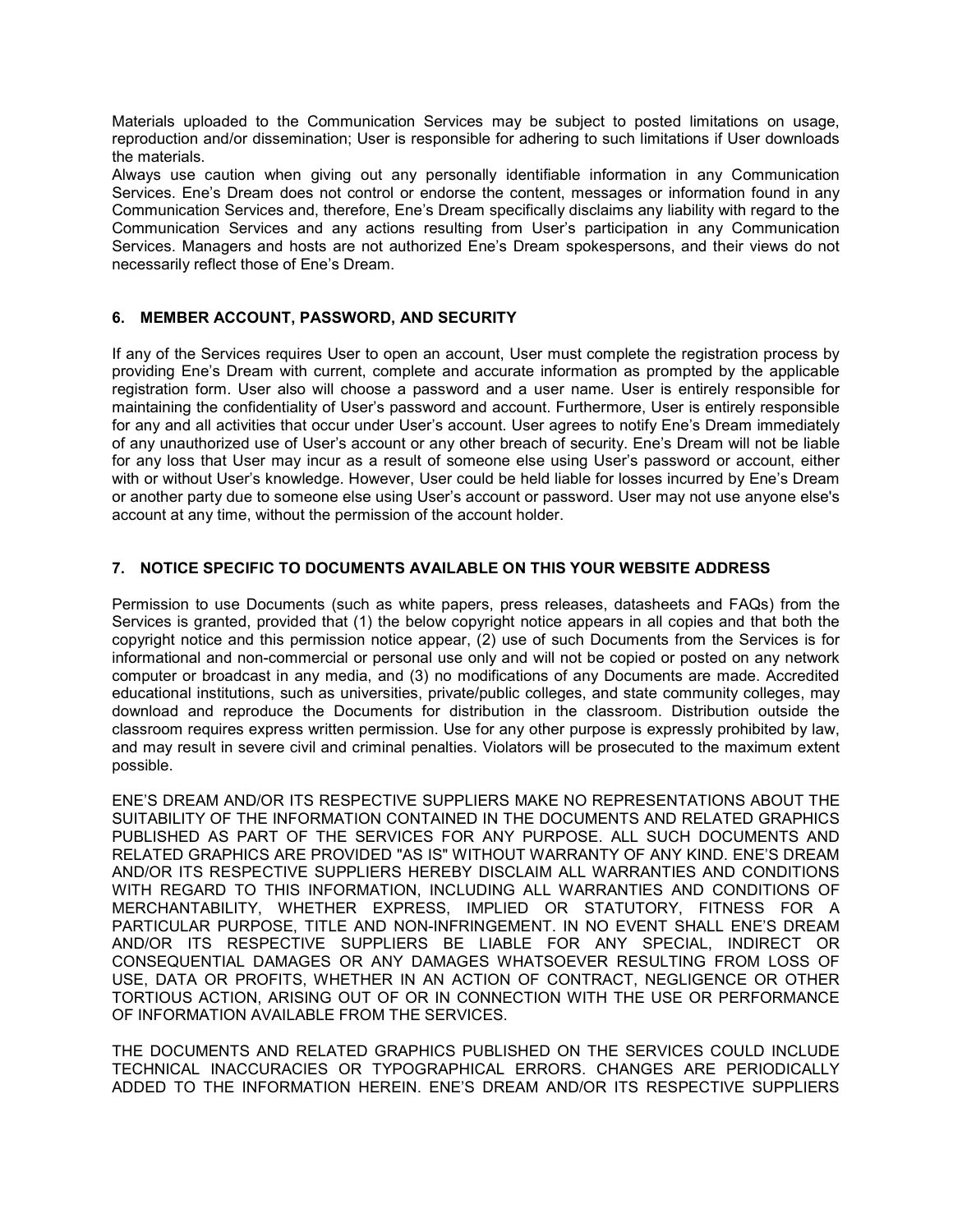MAY MAKE IMPROVEMENTS AND/OR CHANGES IN THE PRODUCT(S) AND/OR THE PROGRAM(S) DESCRIBED HEREIN AT ANY TIME.

#### 8. NOTICES REGARDING DOCUMENTS AND SERVICES AVAILABLE ON THIS SITE

IN NO EVENT SHALL ENE'S DREAM AND/OR ITS RESPECTIVE SUPPLIERS BE LIABLE FOR ANY SPECIAL, INDIRECT OR CONSEQUENTIAL DAMAGES OR ANY DAMAGES WHATSOEVER RESULTING FROM LOSS OF USE, DATA OR PROFITS, WHETHER IN AN ACTION OF CONTRACT, NEGLIGENCE OR OTHER TORTIOUS ACTION, ARISING OUT OF OR IN CONNECTION WITH THE USE OR PERFORMANCE OF SOFTWARE, DOCUMENTS, PROVISION OF OR FAILURE TO PROVIDE SERVICES, OR INFORMATION AVAILABLE FROM THE SERVICES.

## 9. MATERIALS PROVIDED TO ENE'S DREAM OR POSTED ON ANY OF ITS PAGES AT ENESDREAM.COM

Ene's Dream does not claim ownership of the materials User provide to Ene's Dream (including feedback and suggestions) or post, upload, input or submit to any Services or its associated services for review by the general public, or by the members of any public or private community, (each a "Submission" and collectively "Submissions"). However, by posting, uploading, inputting, providing or submitting ("Posting") User's Submission User is granting Ene's Dream, its affiliated companies and necessary sublicensees permission to use User's Submission in connection with the operation of their Internet businesses (including, without limitation, all Ene's Dream Services), including, without limitation, the license rights to: copy, distribute, transmit, publicly display, publicly perform, reproduce, edit, translate and reformat User's Submission; to publish User's name in connection with User's Submission; and the right to sublicense such rights to any supplier of the Services.

No compensation will be paid with respect to the use of User's Submission, as provided herein. Ene's Dream is under no obligation to post or use any Submission User may provide and Ene's Dream may remove any Submission at any time in its sole discretion. By Posting a Submission User warrants and represents to own or otherwise control all of the rights to User's Submission as described in these Terms of Use including, without limitation, all the rights necessary for User to provide, post, upload, input or submit the Submissions.

In addition to the warranty and representation set forth above, by Posting a Submission that contain images, photographs, pictures or that are otherwise graphical in whole or in part ("Images"), User warrant and represent that (a) User is the copyright owner of such Images, or that the copyright owner of such Images has granted User permission to use such Images or any content and/or images contained in such Images consistent with the manner and purpose of User's use and as otherwise permitted by these Terms of Use and the Services, (b) User have the rights necessary to grant the licenses and sublicenses described in these Terms of Use, and (c) that each person depicted in such Images, if any, has provided consent to the use of the Images as set forth in these Terms of Use, including, by way of example, and not as a limitation, the distribution, public display and reproduction of such Images. By Posting Images, User is granting (a) to all members of User's private community (for each such Images available to members of such private community), and/or (b) to the general public (for each such Images available anywhere on the Services, other than a private community), permission to use User's Images in connection with the use, as permitted by these Terms of Use, of any of the Services, (including, by way of example, and not as a limitation, making prints and gift items which include such Images), and including, without limitation, a non-exclusive, world-wide, royalty-free license to: copy, distribute, transmit, publicly display, publicly perform, reproduce, edit, translate and reformat User's Images without having User's name attached to such Images, and the right to sublicense such rights to any supplier of the Services. The licenses granted in the preceding sentences for a Images will terminate at the time User completely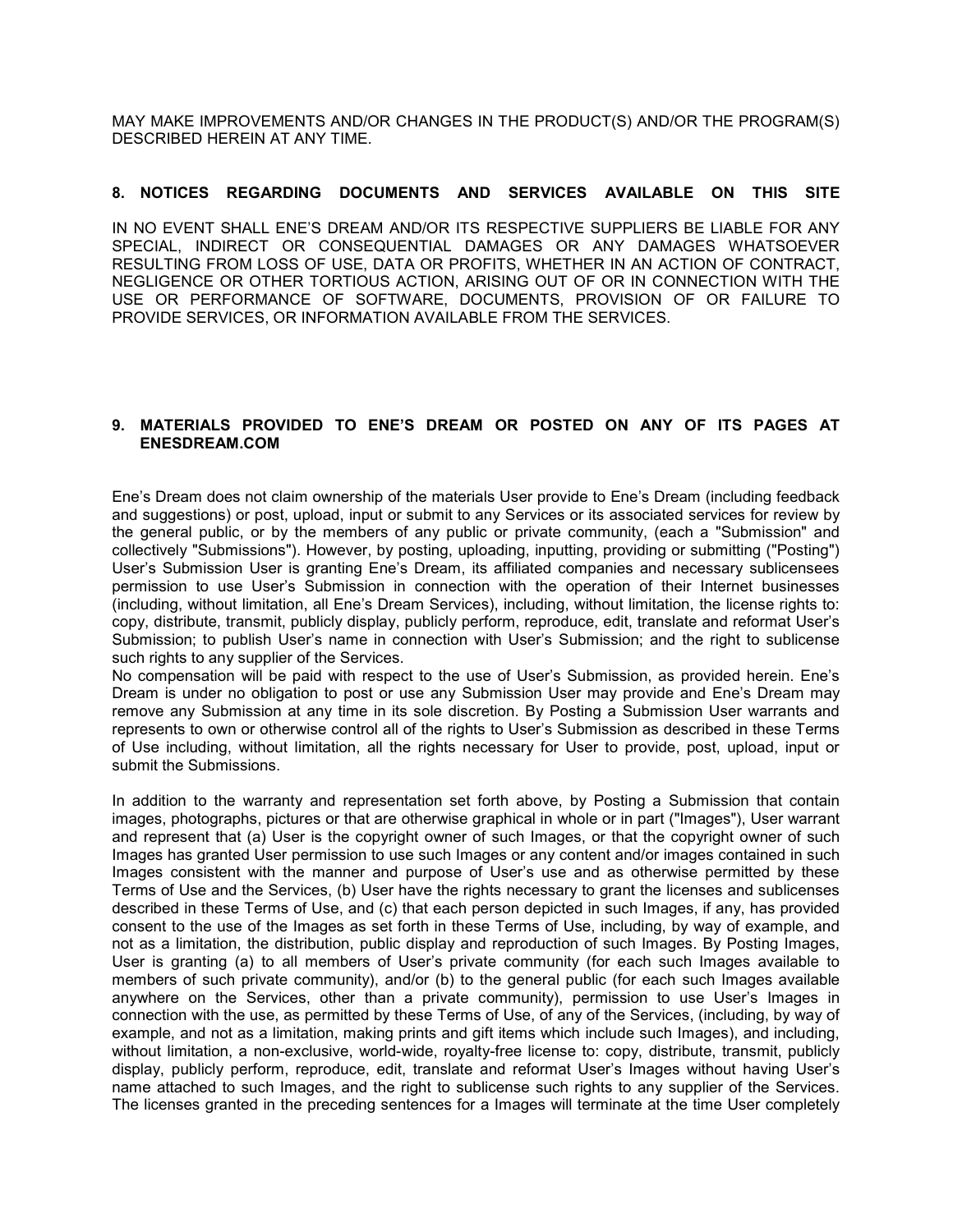remove such Images from the Services, provided that, such termination shall not affect any licenses granted in connection with such Images prior to the time User completely remove such Images. No compensation will be paid with respect to the use of User's Images.

## 10. DISCLAIMER OF WARRANTY; LIMITATION OF LIABILITY

- A. USER EXPRESSLY AGREES THAT USE OF ENESDREAM.COM IS AT USER'S SOLE RISK. NEITHER ENE'S DREAM, ITS AFFILIATES NOR ANY OF THEIR RESPECTIVE EMPLOYEES, AGENTS, THIRD PARTY CONTENT PROVIDERS OR LICENSORS WARRANT THAT ENESDREAM.COM WILL BE UNINTERRUPTED OR ERROR FREE; NOR DO THEY MAKE ANY WARRANTY AS TO THE RESULTS THAT MAY BE OBTAINED FROM USE OF ENESDREAM.COM, OR AS TO THE ACCURACY, RELIABILITY OR CONTENT OF ANY INFORMATION, SERVICE, OR MERCHANDISE PROVIDED THROUGH ENESDREAM.COM.
- B. ENESDREAM.COM IS PROVIDED ON AN "AS IS" BASIS WITHOUT WARRANTIES OF ANY KIND, EITHER EXPRESS OR IMPLIED, INCLUDING, BUT NOT LIMITED TO, WARRANTIES OF TITLE OR IMPLIED WARRANTIES OF MERCHANTABILITY OR FITNESS FOR A PARTICULAR PURPOSE, OTHER THAN THOSE WARRANTIES WHICH ARE IMPLIED BY AND INCAPABLE OF EXCLUSION, RESTRICTION OR MODIFICATION UNDER THE LAWS APPLICABLE TO THIS AGREEMENT.
- C. THIS DISCLAIMER OF LIABILITY APPLIES TO ANY DAMAGES OR INJURY CAUSED BY ANY FAILURE OF PERFORMANCE, ERROR, OMISSION, INTERRUPTION, DELETION, DEFECT, DELAY IN OPERATION OR TRANSMISSION, COMPUTER VIRUS, COMMUNICATION LINE FAILURE, THEFT OR DESTRUCTION OR UNAUTHORIZED ACCESS TO, ALTERATION OF, OR USE OF RECORD, WHETHER FOR BREACH OF CONTRACT, TORTIOUS BEHAVIOR, NEGLIGENCE, OR UNDER ANY OTHER CAUSE OF ACTION. USER SPECIFICALLY ACKNOWLEDGES THAT ENE'S DREAM IS NOT LIABLE FOR THE DEFAMATORY, OFFENSIVE OR ILLEGAL CONDUCT OF OTHER USERS OR THIRD-PARTIES AND THAT THE RISK OF INJURY FROM THE FOREGOING RESTS ENTIRELY WITH USER.
- D. IN NO EVENT WILL ENE'S DREAM, OR ANY PERSON OR ENTITY INVOLVED IN CREATING, PRODUCING OR DISTRIBUTING ENESDREAM.COM OR THE ENE'S DREAM SOFTWARE, BE LIABLE FOR ANY DAMAGES, INCLUDING, WITHOUT LIMITATION, DIRECT, INDIRECT, INCIDENTAL, SPECIAL, CONSEQUENTIAL OR PUNITIVE DAMAGES ARISING OUT OF THE USE OF OR INABILITY TO USE ENESDREAM.COM. USER HEREBY ACKNOWLEDGES THAT THE PROVISIONS OF THIS SECTION SHALL APPLY TO ALL CONTENT ON THE SITE.
- E. IN ADDITION TO THE TERMS SET FORTH ABOVE NEITHER, ENE'S DREAM, NOR ITS AFFILIATES, INFORMATION PROVIDERS OR CONTENT PARTNERS SHALL BE LIABLE REGARDLESS OF THE CAUSE OR DURATION, FOR ANY ERRORS, INACCURACIES, OMISSIONS, OR OTHER DEFECTS IN, OR UNTIMELINESS OR UNAUTHENTICITY OF, THE INFORMATION CONTAINED WITHIN ENESDREAM.COM, OR FOR ANY DELAY OR INTERRUPTION IN THE TRANSMISSION THEREOF TO THE USER, OR FOR ANY CLAIMS OR LOSSES ARISING THEREFROM OR OCCASIONED THEREBY. NONE OF THE FOREGOING PARTIES SHALL BE LIABLE FOR ANY THIRD-PARTY CLAIMS OR LOSSES OF ANY NATURE, INCLUDING, BUT NOT LIMITED TO, LOST PROFITS, PUNITIVE OR CONSEQUENTIAL DAMAGES.
- F. FORCE MAJEURE NEITHER PARTY WILL BE RESPONSIBLE FOR ANY FAILURE OR DELAY IN PERFORMANCE DUE TO CIRCUMSTANCES BEYOND ITS REASONABLE CONTROL, INCLUDING, WITHOUT LIMITATION, ACTS OF GOD, WAR, RIOT, EMBARGOES, ACTS OF CIVIL OR MILITARY AUTHORITIES, FIRE, FLOODS, ACCIDENTS, SERVICE OUTAGES RESULTING FROM EQUIPMENT AND/OR SOFTWARE FAILURE AND/OR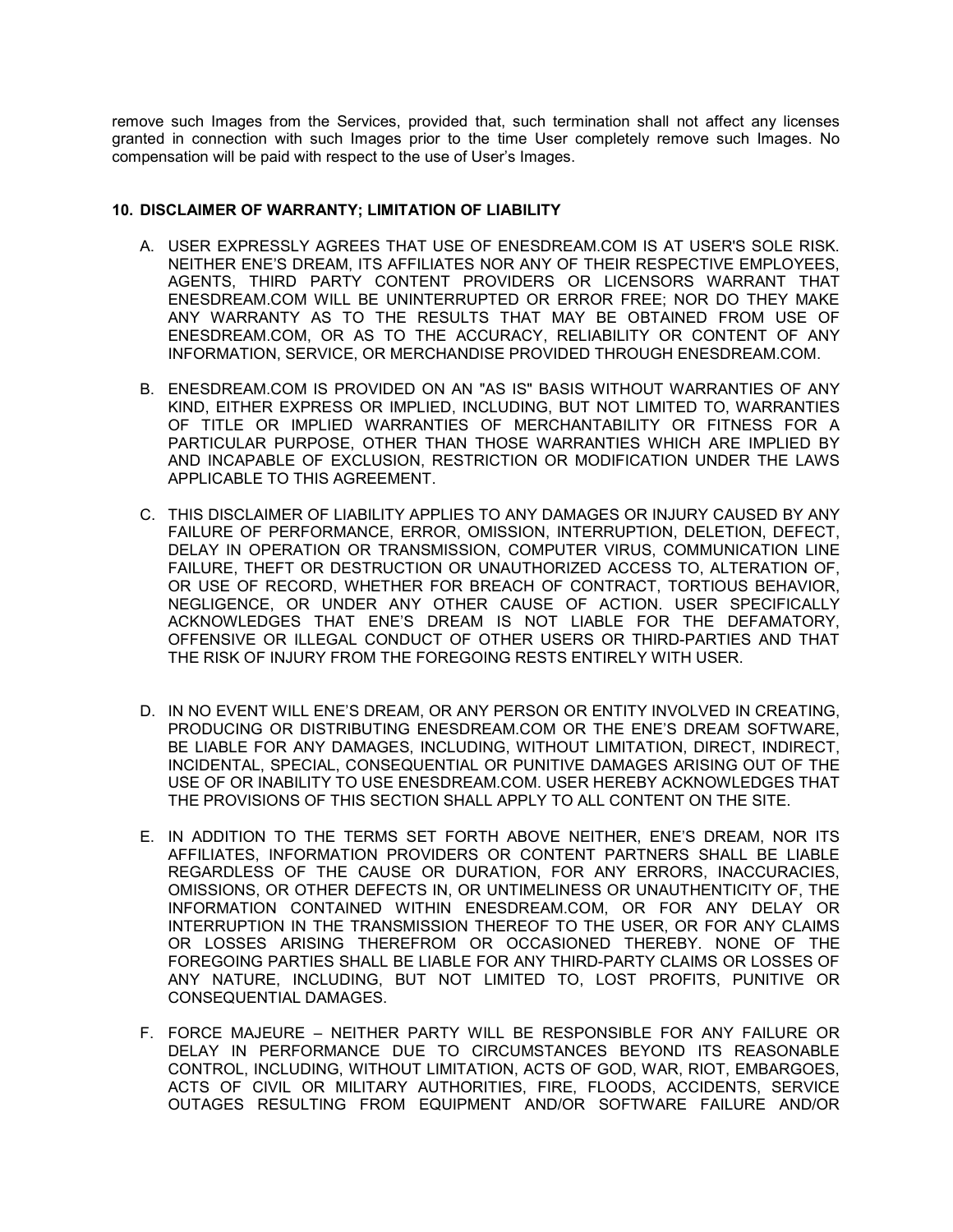TELECOMMUNICATIONS FAILURES, POWER FAILURES, NETWORK FAILURES, FAILURES OF THIRD PARTY SERVICE PROVIDERS (INCLUDING PROVIDERS OF INTERNET SERVICES AND TELECOMMUNICATIONS). THE PARTY AFFECTED BY ANY SUCH EVENT SHALL NOTIFY THE OTHER PARTY WITHIN A MAXIMUM OF FIFTEEN (15) DAYS FROM ITS OCCURENCE. THE PERFORMANCE OF THS AGREEMENT SHALL THEN BE SUSPENDED FOR AS LONG AS ANY SUCH EVENT SHALL PREVENT THE AFFECTED PARTY FROM PERFORMING ITS OBLIGATIONS UNDER THIS AGREEMENT.

## 11. LINKS TO THIRD PARTY SITES

THE LINKS IN THIS AREA WILL LET YOU LEAVE ENE'S DREAM SITE. THE LINKED SITES ARE NOT UNDER THE CONTROL OF ENE'S DREAM AND ENE'S DREAM IS NOT RESPONSIBLE FOR THE CONTENTS OF ANY LINKED SITE OR ANY LINK CONTAINED IN A LINKED SITE, OR ANY CHANGES OR UPDATES TO SUCH SITES ENE'S DREAM IS NOT RESPONSIBLE FOR WEBCASTING OR ANY OTHER FORM OF TRANSMISSION RECEIVED FROM ANY LINKED SITE. ENE'S DREAM IS PROVIDING THESE LINKS TO YOU ONLY AS A CONVENIENCE, AND THE INCLUSION OF ANY LINK DOES NOT IMPLY ENDORSEMENT BY ENE'S DREAM OF THE SITE.

Ene's Dream is a distributor (and not a publisher) of content supplied by third parties and Users. Accordingly, Ene's Dream has no more editorial control over such content than does a public library, bookstore, or newsstand. Any opinions, advice, statements, services, offers, or other information or content expressed or made available by third parties, including information providers, Users or any other user of enesdream.com, are those of the respective author(s) or distributor(s) and not of Ene's Dream. Neither Ene's Dream nor any third-party provider of information guarantees the accuracy, completeness, or usefulness of any content, nor its merchantability or fitness for any particular purpose.

In many instances, the content available through enesdream.com represents the opinions and judgments of the respective information provider, User, or other user not under contract with Ene's Dream. Ene's Dream neither endorses nor is responsible for the accuracy or reliability of any opinion, advice or statement made on enesdream.com by anyone other than authorized Ene's Dream employee spokespersons while acting in their official capacities. Under no circumstances will Ene's Dream be liable for any loss or damage caused by a User's reliance on information obtained through enesdream.com. It is the responsibility of User to evaluate the accuracy, completeness or usefulness of any information, opinion, advice or other content available through Ene's Dream. Please seek the advice of professionals, as appropriate, regarding the evaluation of any specific information, opinion, advice or other content.

## 12. UNSOLICITED IDEA SUBMISSION POLICY

ENE'S DREAM OR ANY OF ITS EMPLOYEES DO NOT ACCEPT OR CONSIDER UNSOLICITED IDEAS, INCLUDING IDEAS FOR NEW ADVERTISING CAMPAIGNS, NEW PROMOTIONS, NEW PRODUCTS OR TECHNOLOGIES, PROCESSES, MATERIALS, MARKETING PLANS OR NEW PRODUCT NAMES. PLEASE DO NOT SEND ANY ORIGINAL CREATIVE ARTWORK, SAMPLES, DEMOS, OR OTHER WORKS. THE SOLE PURPOSE OF THIS POLICY IS TO AVOID POTENTIAL MISUNDERSTANDINGS OR DISPUTES WHEN ENE'S DREAM'S PRODUCTS OR MARKETING STRATEGIES MIGHT SEEM SIMILAR TO IDEAS SUBMITTED TO ENE'S DREAM. SO, PLEASE DO NOT SEND YOUR UNSOLICITED IDEAS TO ENE'S DREAM OR ANYONE AT ENE'S DREAM. IF, DESPITE OUR REQUEST THAT YOU NOT SEND US YOUR IDEAS AND MATERIALS, YOU STILL SEND THEM, PLEASE UNDERSTAND THAT ENE'S DREAM MAKES NO ASSURANCES THAT YOUR IDEAS AND MATERIALS WILL BE TREATED AS CONFIDENTIAL OR PROPRIETARY.